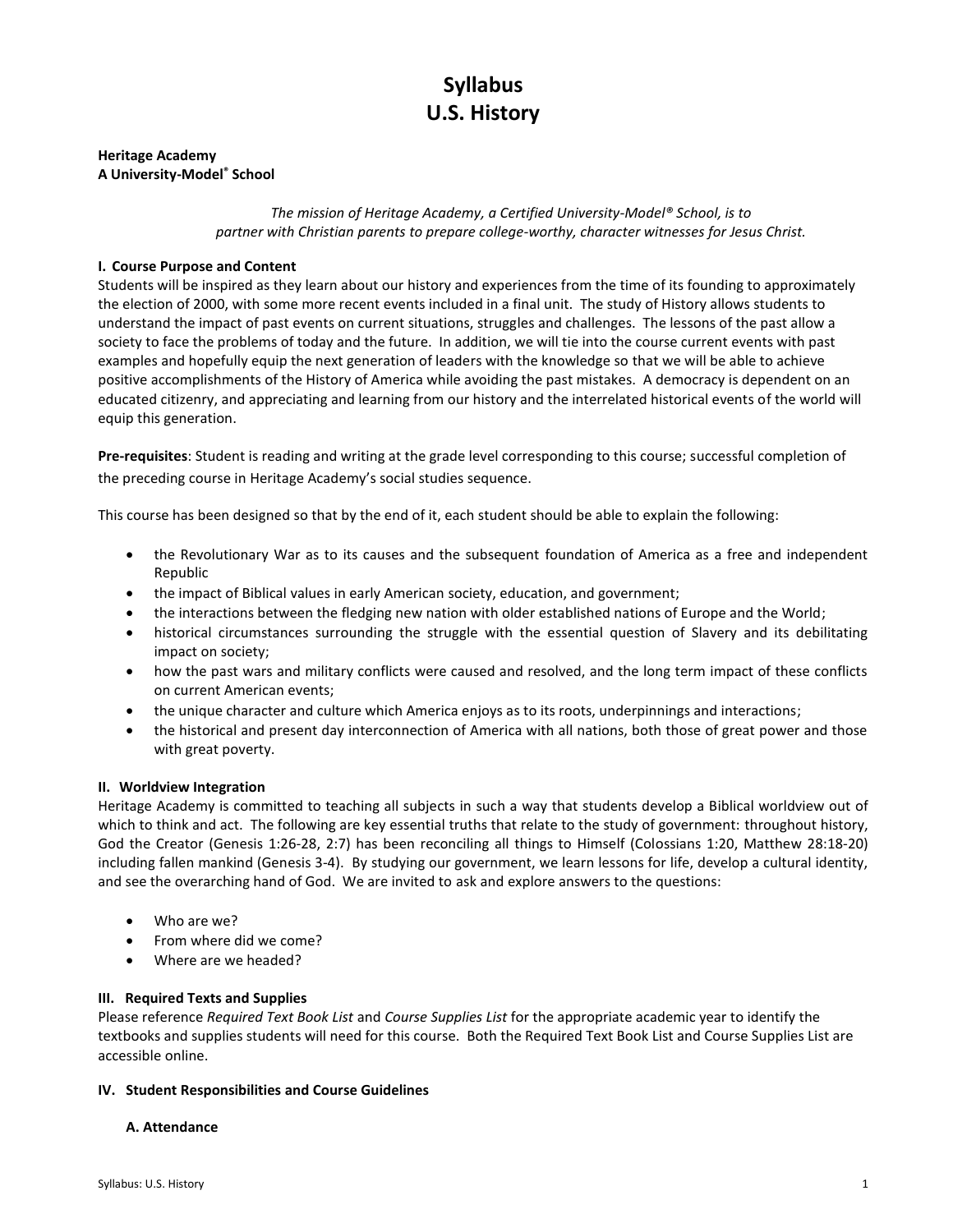Attendance is imperative as concepts are more difficult to learn when the student is absent. Students are expected to attend class and contribute positively to the classroom environment.

Tardiness is disruptive to other class members. Please arrive on time and prepared. All absences and tardies are considered unexcused unless accompanied by a note from a parent or guardian. Please remember that three tardies generate one absence.

As communicated in Heritage Academy's Family Manual, a passing grade awarded at the end of the semester generally requires that a secondary student has attended at least forty-two class periods during the semester. Failure to meet this minimum attendance requirement may result in an F being awarded and recorded on the student's transcript.

#### **B. Absences and Late Work**

In the case of planned absence(s), homework that is due during the student's absence must be completed and submitted to the instructor in advance.

When a student is unexpectedly and unavoidably absent due to ill health, past-due assignments must be submitted within two course periods after the student's return to school. **When an unexpected absence must occur, please be sure to notify the school office and the instructor of the students' absence as quickly as possible, preferably before the involved class occurs. This contact may occur by phone or by email.**

Late work that is submitted simply "late" will be graded and penalized with a **ten percent grade reduction for each course period that it is late**; homework will not be accepted more than three course periods (1 week) past its due date, unless previous arrangements between the teacher and the student's parent have been agreed to in light of peculiar circumstances that are occurring beyond the family's control.

## **C. Student Conduct and Preparation for Learning**

So that a classroom environment conducive for safety, focus, and learning may be maintained, each student is expected to conduct himself/herself in keeping with the following guidelines throughout the course of the semester:

- **1)** Arrive on time to each class period with the appropriate class materials available for access (e.g., organized notebook with dividers and filed materials, paper, writing tools, texts, and other tools as directed)
- **2)** Arrive prepared to submit completed at-home assignments at start of each class period.
- **3)** Arrive ready to listen, learn, take notes, and participate in teacher-directed classroom discussions and activities
- **4)** Ask for clarification or further explanation when a concept or direction remains unclear.
- **5)** Demonstrate a spirit of cooperation, kindness, and respect toward the teacher and fellow classmates, demonstrating respect to Heritage Academy's Code of Conduct.
- **6)** Help keep the classroom area clean and orderly.
- **7)** Cooperate with the parent-educator and the Heritage Academy teacher to complete homework in a timely fashion
- **8)** Communicate concerns regarding schoolwork to both the Heritage Academy teacher and the parent-educator, so that these concerns can be addressed quickly.
- **9)** On the whole, conduct himself or herself in a manner that is worthy of Christ and reflects the life of the Holy Spirit in him/her: " . . . that you may live a life worthy of the Lord and may please Him in every way: bearing fruit in every good work, growing in the knowledge of God, being strengthened with all power according to His glorious might so that you may have great endurance and patience, and joyfully giving thanks to the Father, who has qualified you to share in the inheritance of the saints in the kingdom of light" (Colossians 1:12).

## **D. At-Home (Satellite Classroom) Investment**

Daily home-assignments will be outlined on the weekly Home-Communication Sheet the student will receive each Monday. The student can expect to invest approximately 2.5 to 4 hours each week completing coursework at home in preparation for class periods. Course assignments may include any of the following:

 **Reading Assignments**: Read pages from the text and answer section review questions. Questions may be handwritten or typed and inserted into the student's course binder. *Due to the General Election in the Fall of 2018, we will vary the order of the chapters in the Text to accentuate the Current Events surrounding this election. In*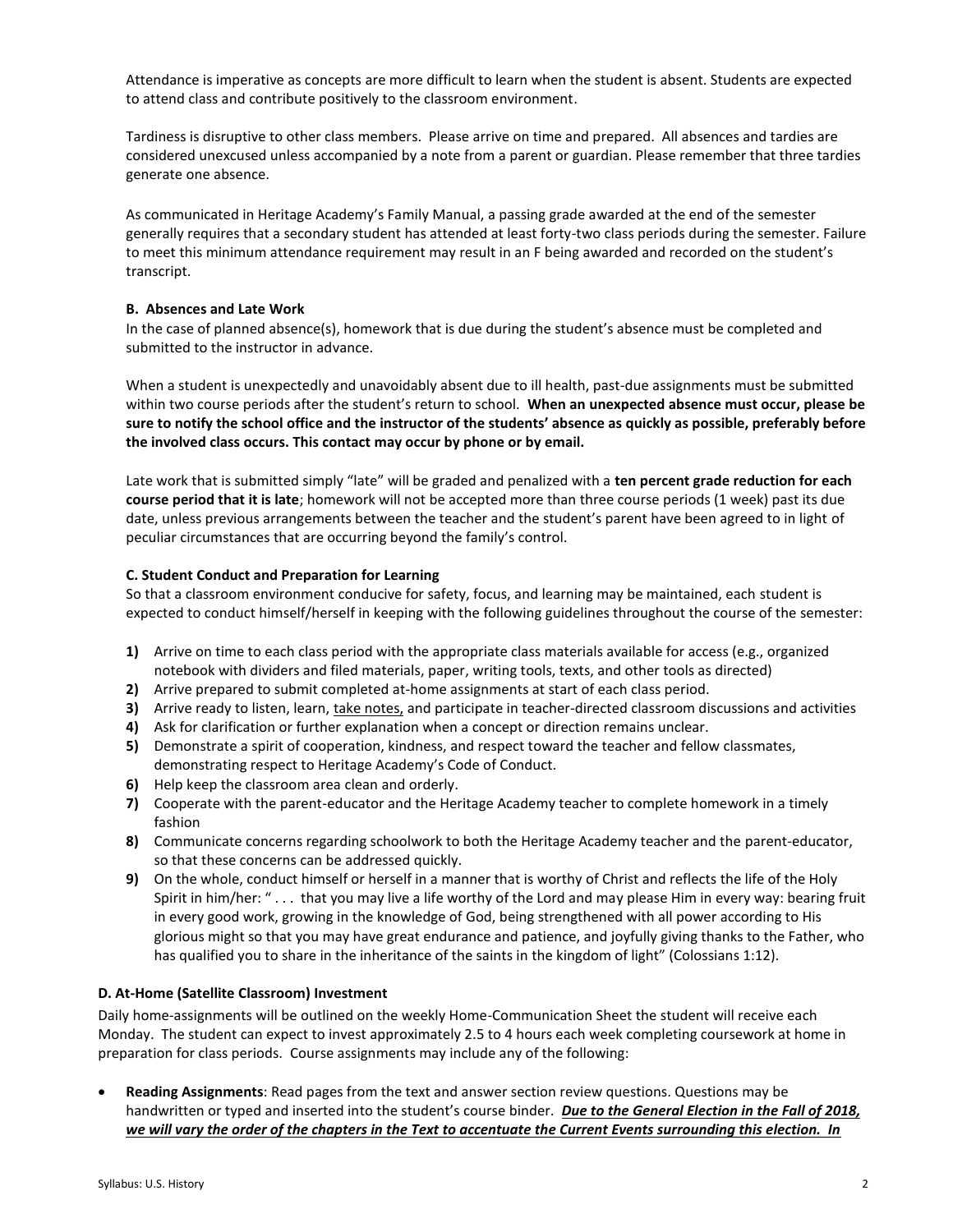addition, extra readings will be provided as part of the course to be read and frequently written reflections will *then be done as part of the weekly homework.*

- **Written Assignments:** Complete exercises from the text, assemble and/or analyze data, or have a quiz or test.
- **Study Assignments:** Invest a certain amount of time in study. This allows students to design study plans that best fits their learning style.
- **Projects/Alternative Assessments:** Do incremental work on projects to show mastery of a topic.
- **Maintenance of Course Binder -** *NOTEBOOK***:** Weekly communication sheets, completed homework, tests, and class notes will all be maintained in the student binder. We will have a "Table of Contents" also for this binder which will be updated every 2 weeks. Grades for the binder will be based on completeness and orderliness.

#### **E. Assessments**

A number of written examinations or equivalent alternative assessments/projects will be given throughout the course of the semester. *Students are asked to submit their projects or take home written essays via Email whenever possible*. A comprehensive, two-hour semester exam will occur at the end of the semester in keeping with Heritage Academy's Semester Exam Schedule.

#### **F. Grades**

| <b>Grade Apportionment</b>              |     | <b>Grading Scale</b> |                |
|-----------------------------------------|-----|----------------------|----------------|
| Reading and Daily Assignments, Notebook | 40% | $100-95 A$           | $79-77$ C+     |
| Tests, Written Assessments, & Projects  | 45% | 94-90  A-            | $76-73$ C      |
| Semester Exam                           | 15% | $89-87$ B+           | $72 - 70$ C-   |
|                                         |     | $86-83$ B            | $69-60$ D      |
|                                         |     | $82 - 80$ B          | -59 or below F |

The semester grade that the student has earned by the end of the course's semester will be the permanent semester grade that appears on the student's transcript. To receive one-half unit of high school credit for this course, the student must earn a percentage grade of 70% or above (which translates to a letter grade of C- or above) and fulfill attendance requirements.

#### **V. Parent Responsibilities**

#### **A. Embrace the University Model**

University-Model Schooling at Heritage Academy is driven by two guiding principles:

- ♦ to preserve and strengthen God-ordained family relationships
- ♦ to offer students the opportunity to achieve a high degree of academic excellence.

Heritage Academy operates as a University-Model School® , designed for families who want their students to flourish from a life anchored in the home yet still gain from the best aspects of traditional, classroom education. Courses offered at Heritage Academy occur every-other-day so that students may realize the benefits of qualified teachers and a focused learning community, yet continue to experience home as the primary, consistent base where parents remain their foremost guides for spiritual, social, academic, and character formation.

Parents, please consider ways you may maximize the benefits University-Model Schooling offers to your family. How can you as parents utilize the at-home study time this model provides to nurture deeper relationship and model and impart the faith, values, and life-patterns you desire your student to embrace?

#### B. **Fulfill the Parent Role**

Within a University-Model School®, parents commit to fulfill a specified role related to each course in which their student is enrolled, as prescribed by the course's description. Each role identifies specific responsibilities that the teacher relies on the parent to perform, thus facilitating effective home/school partnership whereby